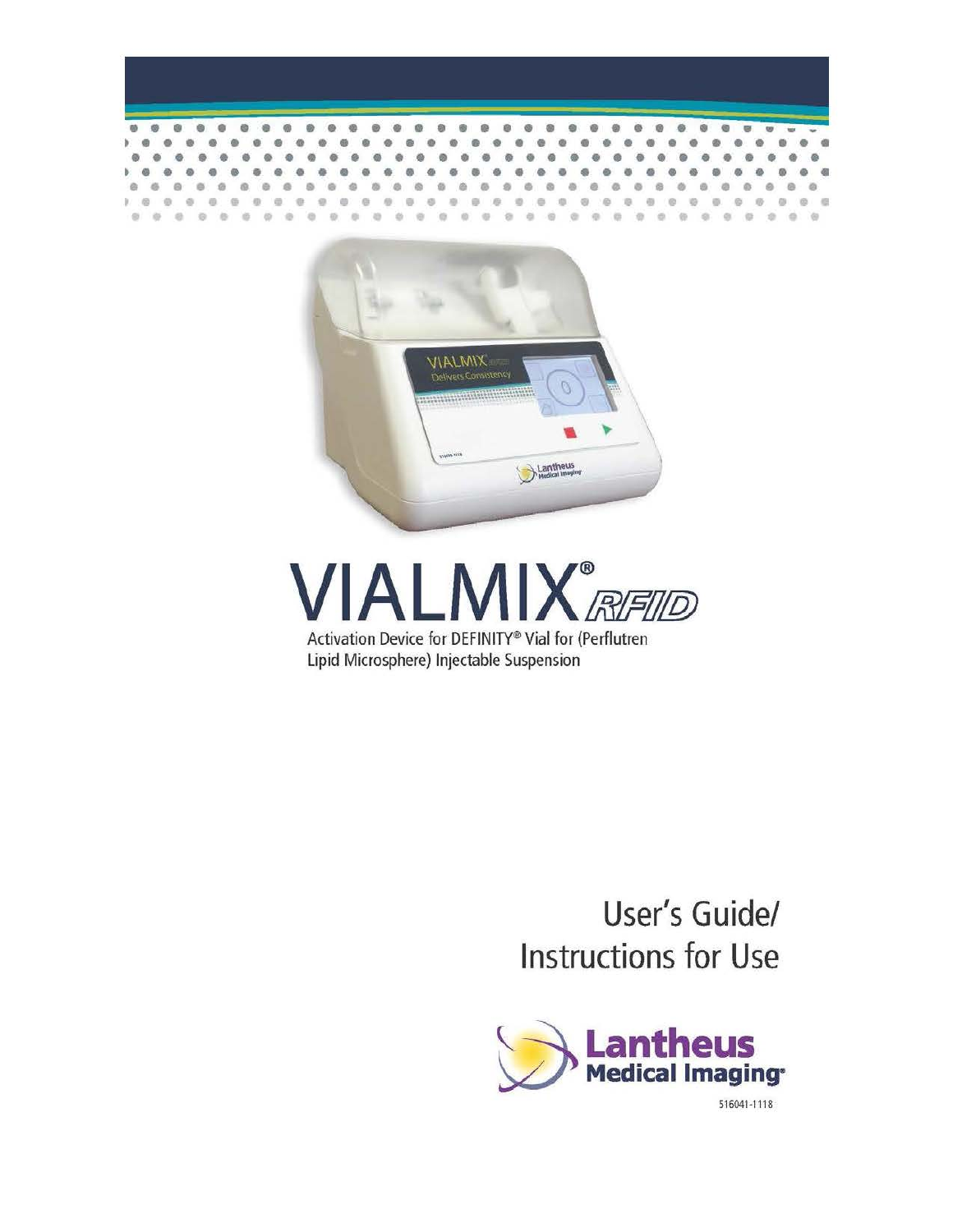#### Table of Contents

| <b>Safety Precautions</b>                                 | 3  |
|-----------------------------------------------------------|----|
| <b>Meaning of Safety Symbols</b>                          | 4  |
| System Overview                                           | 5  |
| Setup                                                     | 6  |
| Operation                                                 | 6  |
| <b>Usage Counter</b>                                      | 9  |
| <b>Error Messages</b>                                     | 9  |
| Troubleshooting                                           | 13 |
| Maintenance                                               | 13 |
| Cleaning                                                  | 13 |
| VIALMIX® RFID Calibration and Replacement Procedures      | 14 |
| Electrical Safety and Electromagnetic Compatibility (EMC) | 14 |
| Specifications                                            | 17 |
| <b>Contact Information</b>                                | 18 |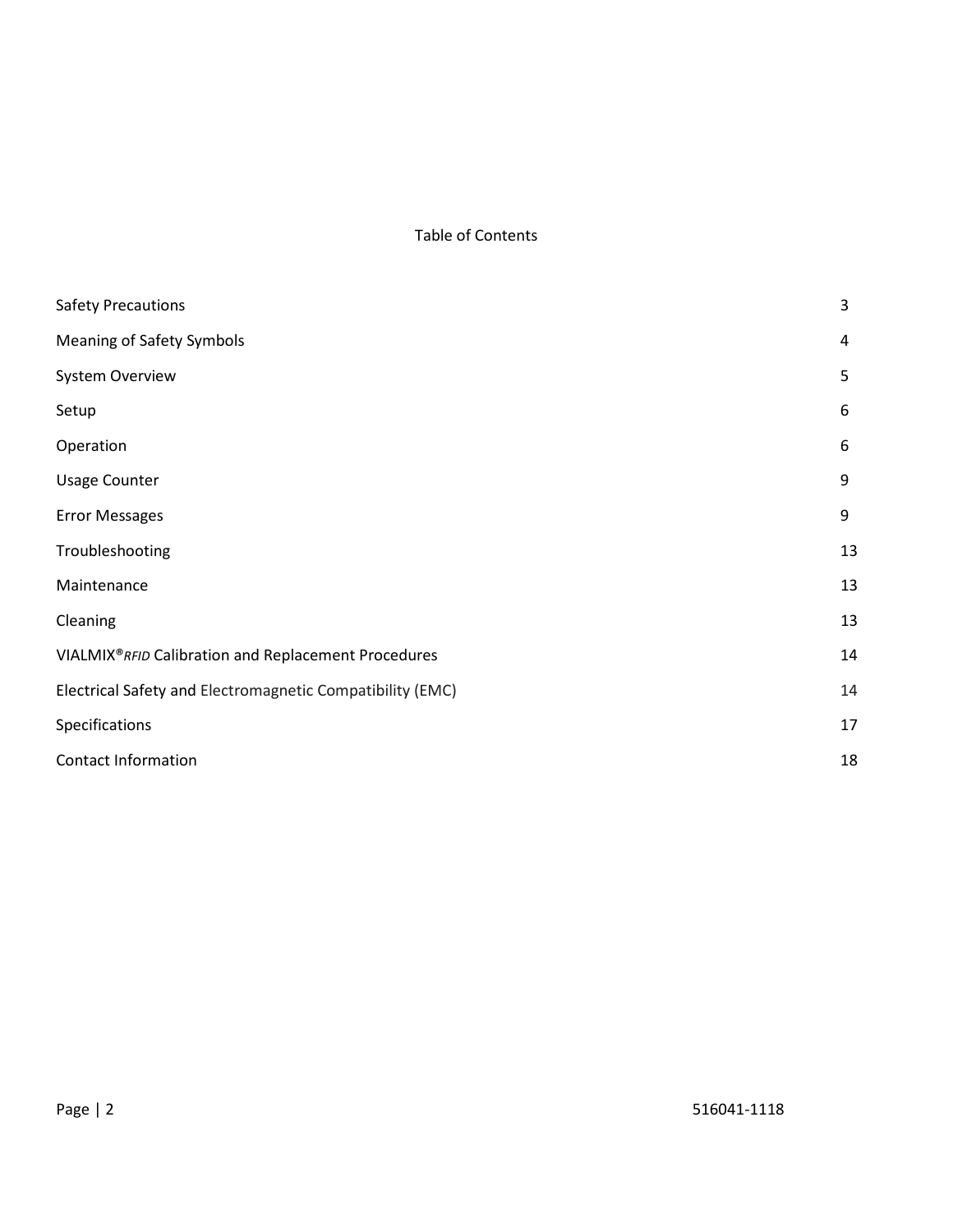#### **SAFETY PRECAUTIONS**



**IMPORTANT: Read this section carefully before plugging in and operating the unit. VIALMIX®***RFID* **must be used in strict accordance with these instructions. Lantheus Medical Imaging has no liability for any damage arising from any other use of this unit.** 

**WARNING: Do not operate VIALMIX®***RFID* **and RFID-tagged vials within 6 inches (15cm) of a pacemaker and/or defibrillator or any other implantable or body worn devices such as neurostimulators and insulin pumps.** 

WARNING: Use of VIALMIX<sup>®</sup> RFID adjacent to or stacked with other equipment should be avoided because it **could result in improper operation. If such use is necessary, this equipment and the other equipment should be observed to verify that both are operating normally. If any abnormalities in VIALMIX®** *RFID* **operation are observed (i.e. display screen distortion, unusual or unexpected noises, incomplete countdown, or power disruption) DO NOT use the DEFINITY® vial being activated as the vial may not have been properly activated. Retain the vial and call Lantheus Medical Imaging (see page 18).**

**WARNING: Portable RF communications equipment (including peripherals such as antenna cables and external antennas) should be used no closer than 30 cm (12 inches) to any part of the VIALMIX®** *RFID***, including cables specified by the manufacturer. Otherwise, degradation of the performance of this equipment could result. If any degradation of VIALMIX®***RFID* **performance is observed (i.e. display screen distortion or power disruption) DO NOT use the DEFINITY® vial being activated. Vial may not have been properly activated. Retain the vial and call Lantheus Medical Imaging (see page 18). Remove any possible source of RF emissions from area of operation of VIALMIX®***RFID* **before attempting to activate another DEFINITY® vial. If the issue continues, please contact Lantheus Medical Imaging (see page 18).**

- VIALMIX®*RFID* must only be operated with the lid closed and intact.
- Do not store vials under the lid. Only the DEFINITY® vial placed in the cradle intended for immediate activation should be in the enclosure.
- VIALMIX®*RFID* must be placed on a level surface and away from the edge of the surface.
- A dangerous condition can result from condensation build-up. Before using VIALMIX®*RFID*, allow the unit to reach room temperature, particularly when moving it from a colder to a warmer environment.
- To safely operate VIALMIX®*RFID*, insert the main plug only into an appropriate outlet with a grounded conductor. VIALMIX®*RFID* can operate using 120 to 240 volts, 50 to 60 Hz power. If an extension cord is used, make sure that the ground conductor is not broken.
- In order to avoid electrical shock, DO NOT INSERT ANY OBJECTS INTO THE UNIT.
- If, for any reason, it is possible that the safety of VIALMIX®*RFID* has been compromised, that unit must be removed from operation and identified in such a way that it is not inadvertently operated again. For example, do not attempt to use VIALMIX®*RFID* if it does not work as specified or is visibly damaged.
- Keep solvents, inflammable liquids, and heat sources away from unit.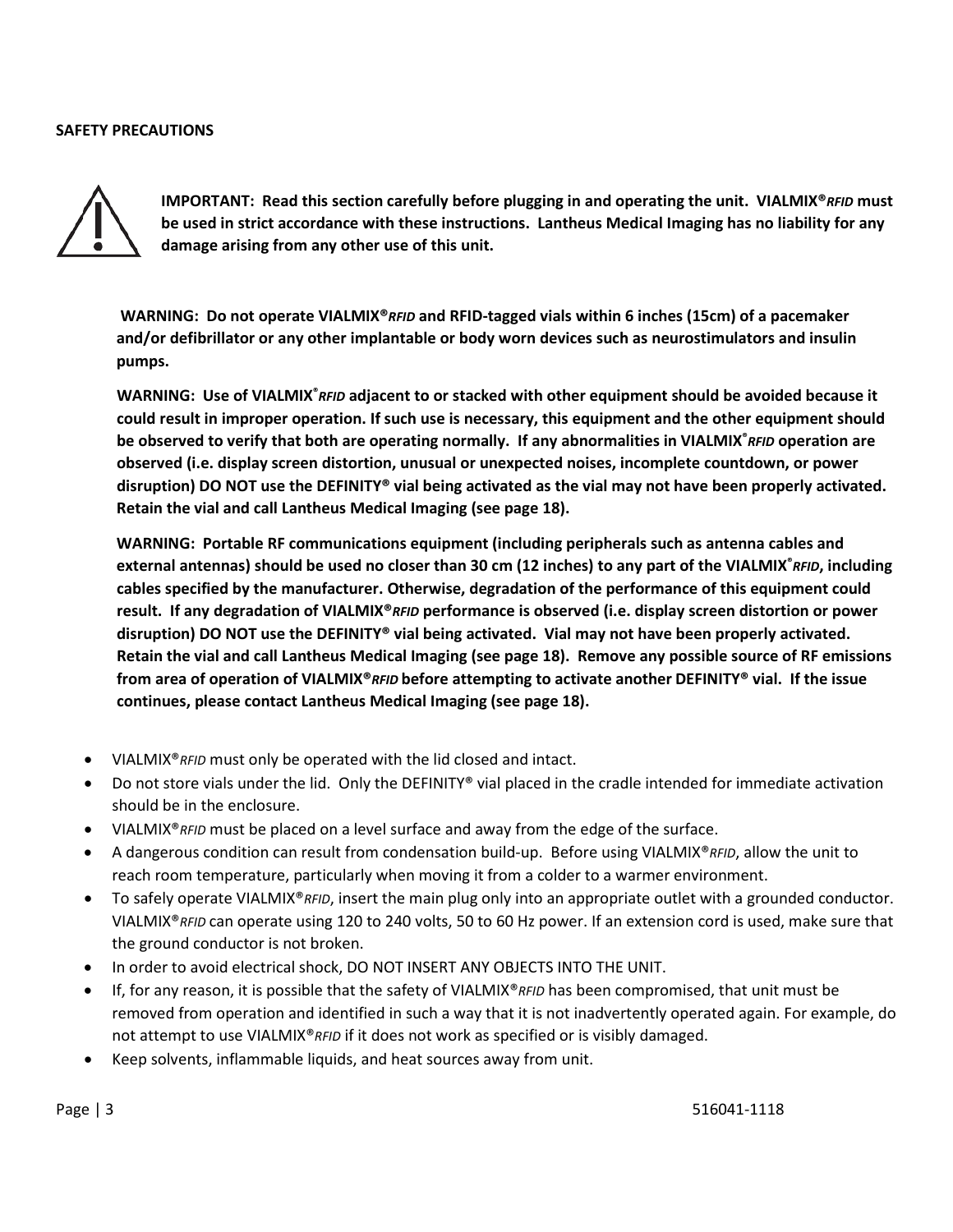- Do not allow cleansers to get into unit during cleaning; an electrical short or a dangerous malfunction may occur. Do not immerse unit in any liquid.
- If the unit is not operating as expected, please contact Lantheus Medical Imaging (see page 18). **Do not open unit housing or attempt to perform any maintenance or repair.**
- VIALMIX®*RFID* must be properly disposed of at the end of its service life. To dispose of VIALMIX®*RFID*, contact Lantheus Medical Imaging (see page 18).

#### **MEANING OF SAFETY SYMBOLS**

| <b>SYMBOL</b> | <b>MEANING</b>                                                |
|---------------|---------------------------------------------------------------|
|               | Signifies that the instruction/manual booklet must be<br>read |
| V             | Signifies a mandatory action                                  |
|               | Alerts the user to important information and/or warnings      |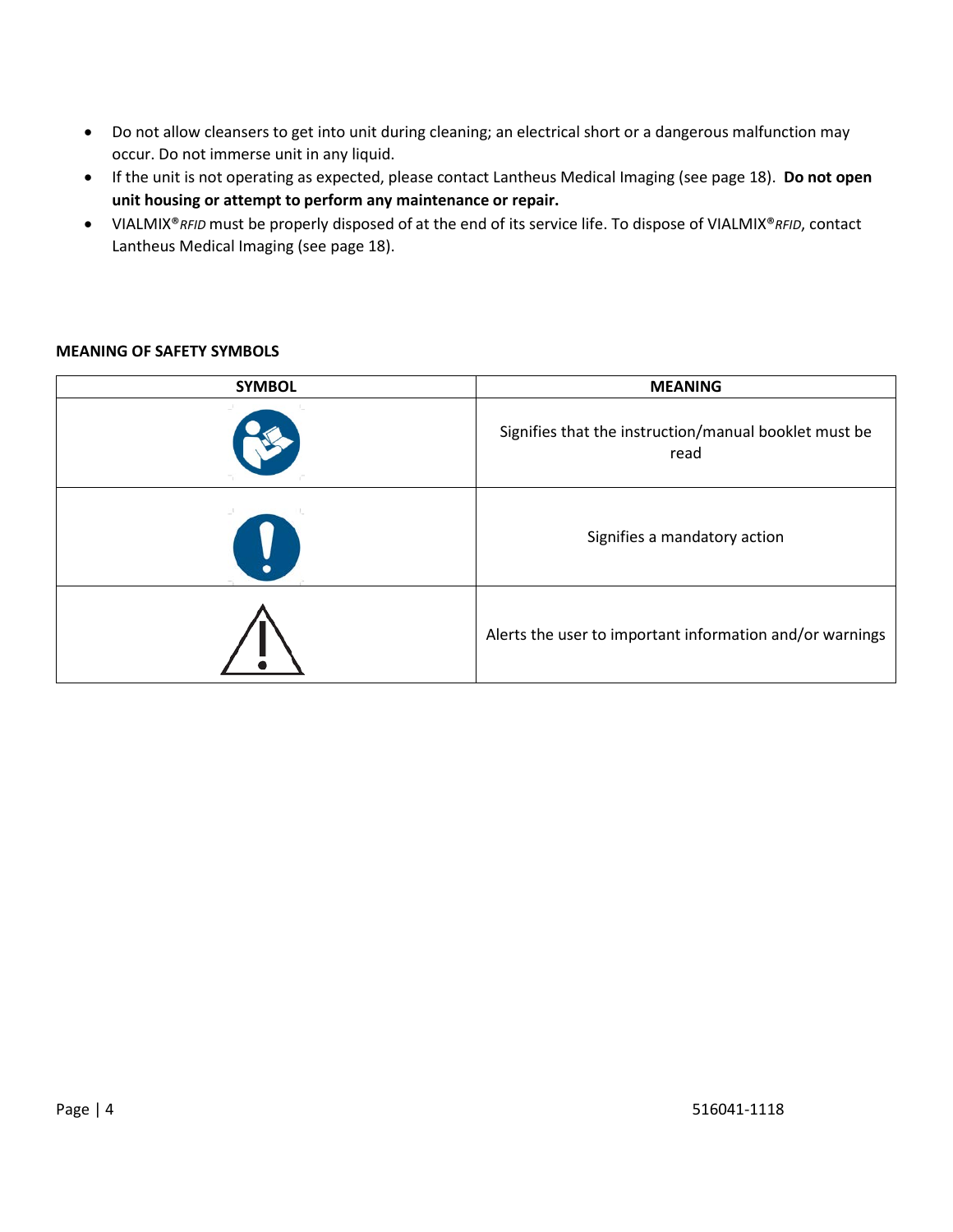#### **SYSTEM FEATURES OVERVIEW**

VIALMIX®*RFID* is the activation unit designed specifically for DEFINITY® Vial for (Perflutren Lipid Microsphere) Injectable Suspension, an intravenous ultrasound contrast agent. DEFINITY® is supplied as a liquid-filled glass vial and requires activation in order to create the lipid-encapsulated microbubbles. The activation rate and duration are controlled by VIALMIX®*RFID* through the use of Radio-Frequency Identification (RFID) technology to ensure reproducible activation of DEFINITY®.

#### **FEATURES OF VIALMIX®***RFID* **INCLUDE:**

#### **Proper Activation of DEFINITY®**

A number of digital messages inform the user of an unsuccessful activation. In the event the activation cycle stopped short of the required activation time or the activation rate deviated from the acceptable range, the user is alerted via digital messages on the display and an audible alarm. See page 9 for a list of error messages.



**IMPORTANT: Shaking the DEFINITY® vial by hand will not activate the agent properly. Using VIALMIX®***RFID* **to activate DEFINITY® will ensure proper activation of the agent and consistent product performance. DO NOT use a DEFINITY® vial if it is not properly activated in VIALMIX®***RFID*

#### **Simple Operation**

VIALMIX®*RFID* has two operational buttons on the front panel.

- 1.  $\bullet$  A START button for starting the activation cycle
- 2.  $\Box$  A STOP button for canceling the activation cycle if needed

VIALMIX®*RFID* allows for easy loading of the DEFINITY® vial into the vial carrier.

VIALMIX® *RFID* is equipped with an RFID reader. Once the DEFINITY® vial is loaded in the vial carrier and the cover is closed, the VIALMIX®*RFID* will read the RFID tag embedded in the DEFINITY® vial label and will automatically set the required activation rate and activation time. The appropriate activation time of 45 seconds will appear on the display. The addition of RFID capability to the VIALMIX®*RFID* is completely transparent to the user and does not require any additional actions to activate DEFINITY®.

#### **Safe operation**

VIALMIX®*RFID* contains features that ensure safe operation. These include:

- An automatic shut-off switch that is activated if the cover is opened during operation.
- A STOP button to allow the user to terminate the activation cycle.
- A thermal sensor shut-off to prevent overheating.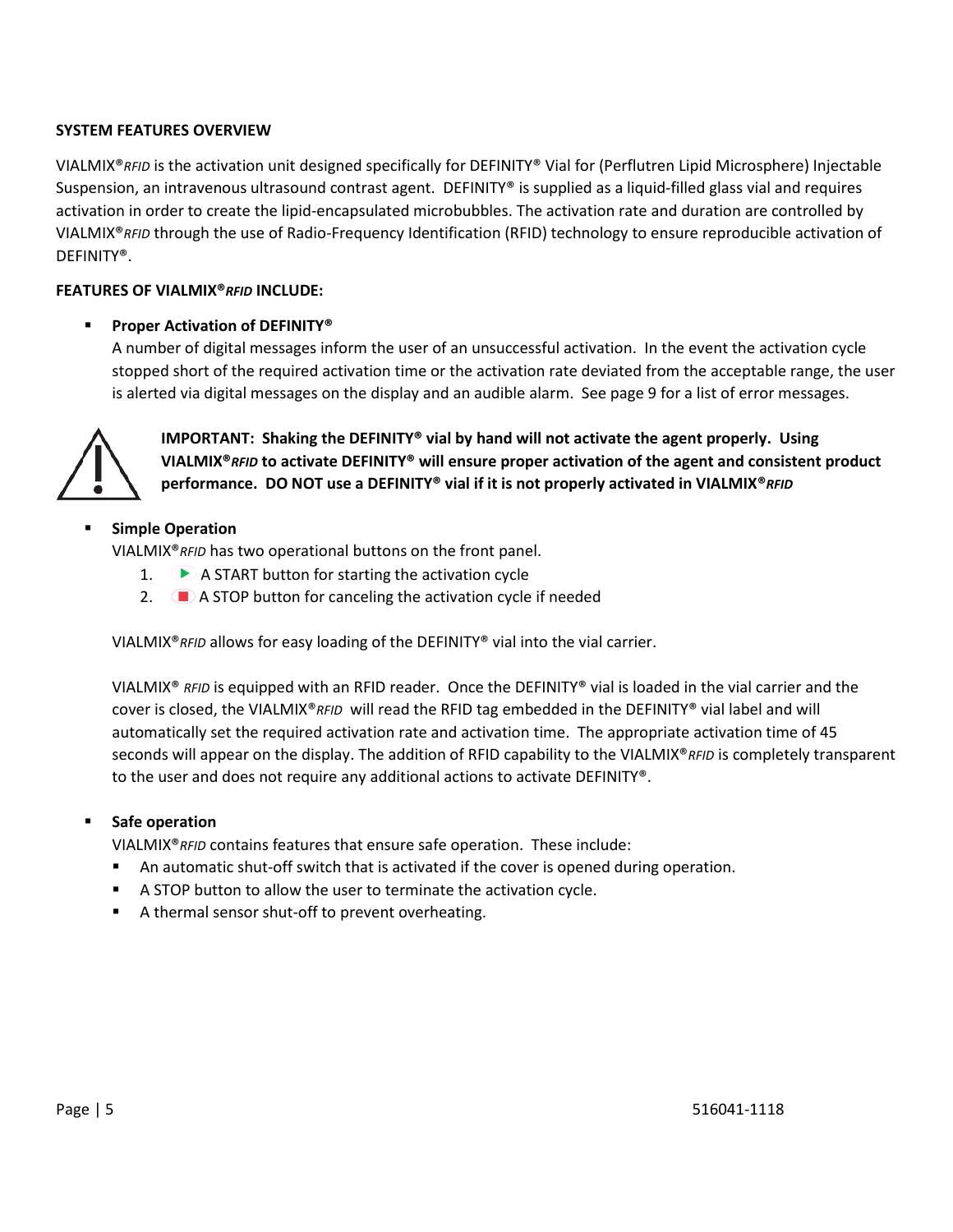#### **SET-UP**

VIALMIX®*RFID* is packaged with a power cord and a Quick Reference Guide. Upon receipt of VIALMIX®*RFID* and prior to use with DEFINITY®, the user must perform the following steps.

- 1. Remove VIALMIX®*RFID* and its power cord from the package.
- 2. Remove all packing materials from the unit.
- 3. Place VIALMIX®*RFID* on a flat surface.
- 4. Open the cover and remove the shipping restraint from the arm.
- 5. Connect VIALMIX®*RFID* to the main power source using the enclosed power cord.

#### **OPERATION**

#### **Powering On VIALMIX®***RFID*

With VIALMIX<sup>®</sup>RFID properly connected to the main power supply, the unit can be powered on by moving the switch on the back of the unit to the "I" position. Once powered on, VIALMIX®*RFID* will display the following when ready for use:



#### **Loading the DEFINITY® Vial**

With the cover open, the vial carrier is easily accessed for vial loading. The following screen will be displayed after the cover is opened:

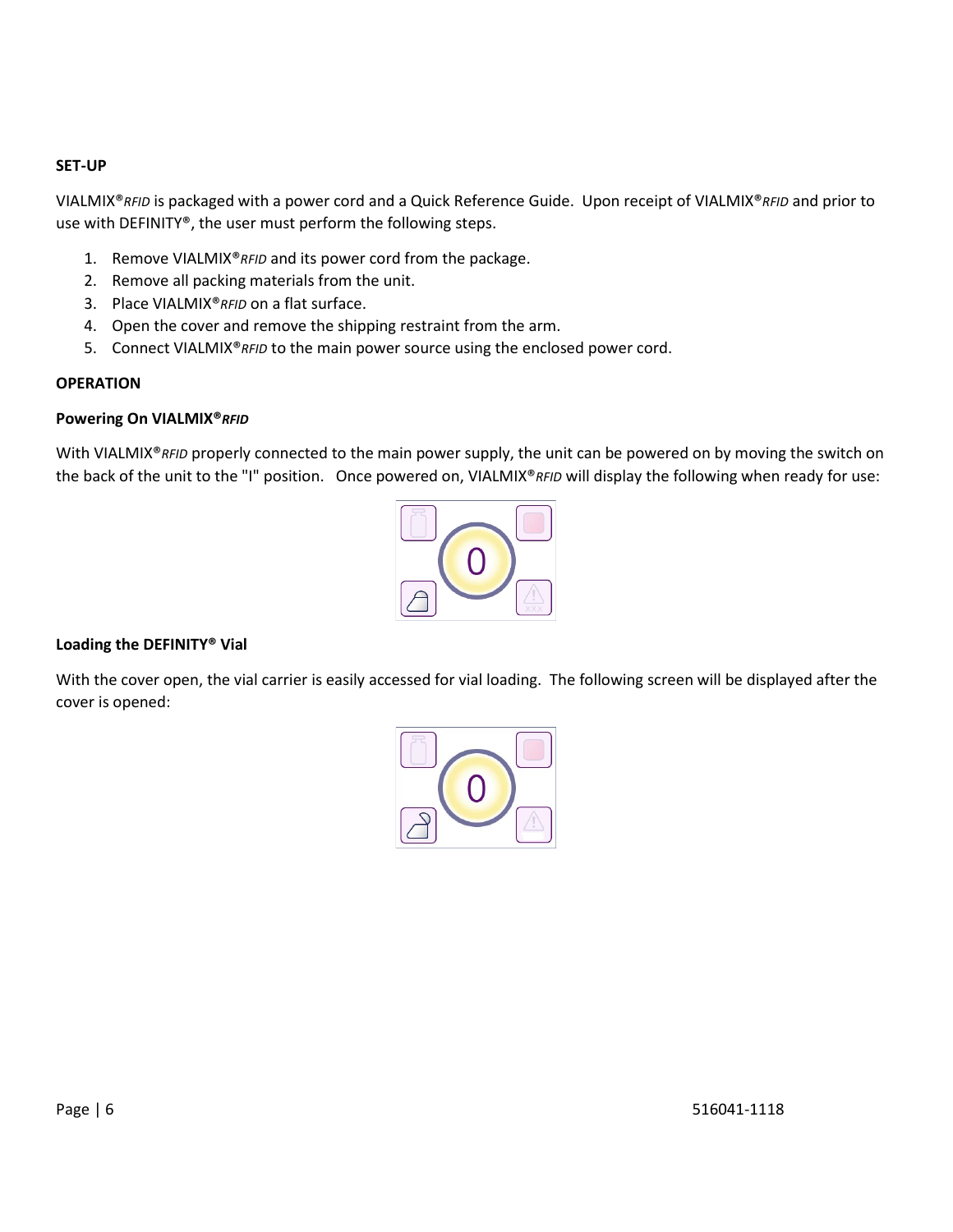Perform the following steps to load the DEFINITY® vial.

- 1. The vial carrier is spring loaded and opens to accommodate the DEFINITY® vial by means of the release lever. Press the lever downward to unlatch the vial carrier then press the lever to the left to open the carrier for vial loading.
- 2. Holding the DEFINITY® vial between your thumb and fingers, load the vial by placing the top of the vial in the left cup of the carrier (see diagram below). The cups of the carrier are molded to best accommodate the vial when the top of the vial is placed in the left cup. Either position (i.e. top of the vial in either cup) is possible and will allow for acceptable activation of DEFINITY®.



**IMPORTANT: To ensure cleanliness of the DEFINITY® vial septum, load the vial with the flip-top seal in place.**



- 3. Release the lever and the spring action of the carrier will hold the vial securely. Make sure that the vial is evenly supported by both cups of the carrier.
- 4. Close the VIALMIX®*RFID* cover.

#### **Activating the DEFINITY® Vial**

With VIALMIX<sup>®</sup>RFID powered on, the vial in place, and the cover closed, the following will be displayed when the user is ready to activate DEFINITY®.



The activation time of "45", representing 45 seconds, will appear on the VIALMIX®*RFID* display. If it does not display, refer to the "Troubleshooting" section located on page 12.

Press the START ► button located under the display to begin the activation cycle. The cycle time on the VIALMIX<sup>®</sup>*RFID* display will begin to count down to zero.



**IMPORTANT: VIALMIX®***RFID* **will not start the activation cycle with the cover in the open position. Do not open the VIALMIX®***RFID* **cover during the activation cycle. Doing so will render the vial unusable. Acceptable activation is achieved only with an uninterrupted activation cycle.**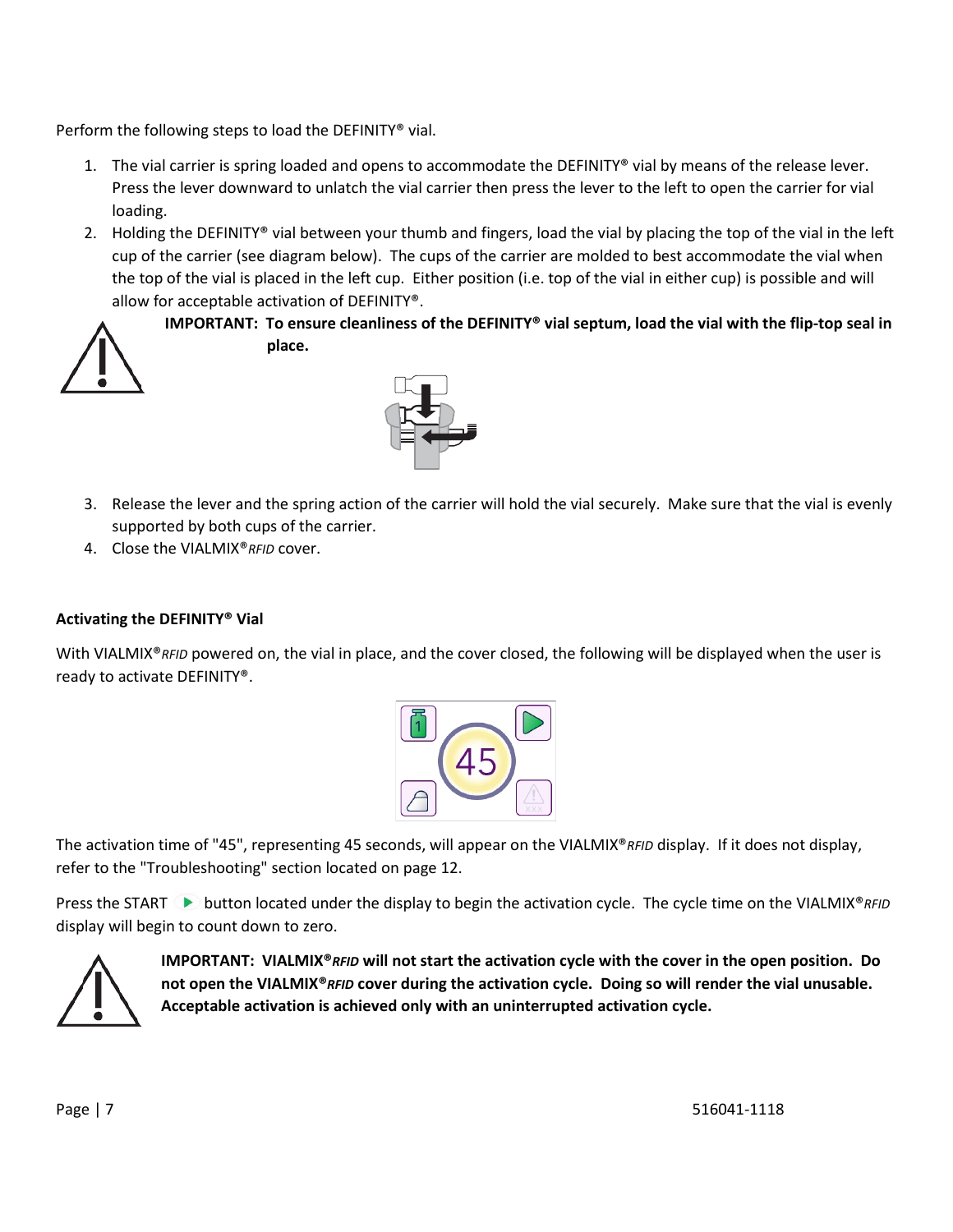DEFINITY® is ready for use if VIALMIX®*RFID* shakes the vial uninterrupted for the full activation cycle with no error messages displayed. The following screen will be displayed indicating a successful activation:



If the DEFINITY® vial does not shake for the full 45 second duration or at the acceptable rate, activation is not considered successful and the vial must not be used. An error message will be displayed and an audible alarm will sound to alert the user. Refer to page 9 for a list of error messages and the conditions they indicate.

**If an interruption in power (power failure) occurs during an activation cycle, the activation is not considered successful and the DEFINITY® vial must not be used. Once the power is restored, power cycle the unit using the power switch located on the back of the unit. A new DEFINITY® vial is required for activation.**

#### **Removing the DEFINITY® Vial**

After successful activation of DEFINITY®, the vial can be removed for use. To remove the vial, open the cover and follow these steps:

- 1. Press the lever down to unlatch the vial carrier then press the lever to the left to fully open the carrier.
- 2. Remove the DEFINITY® vial from the carrier.



- 3. Release the lever and the spring action will close the carrier.
- 4. Close the cover.

#### **Powering Off VIALMIX®***RFID*

VIALMIX®*RFID* should be powered off at the end of the day. This is done by moving the switch on the back of the unit to the "O" position.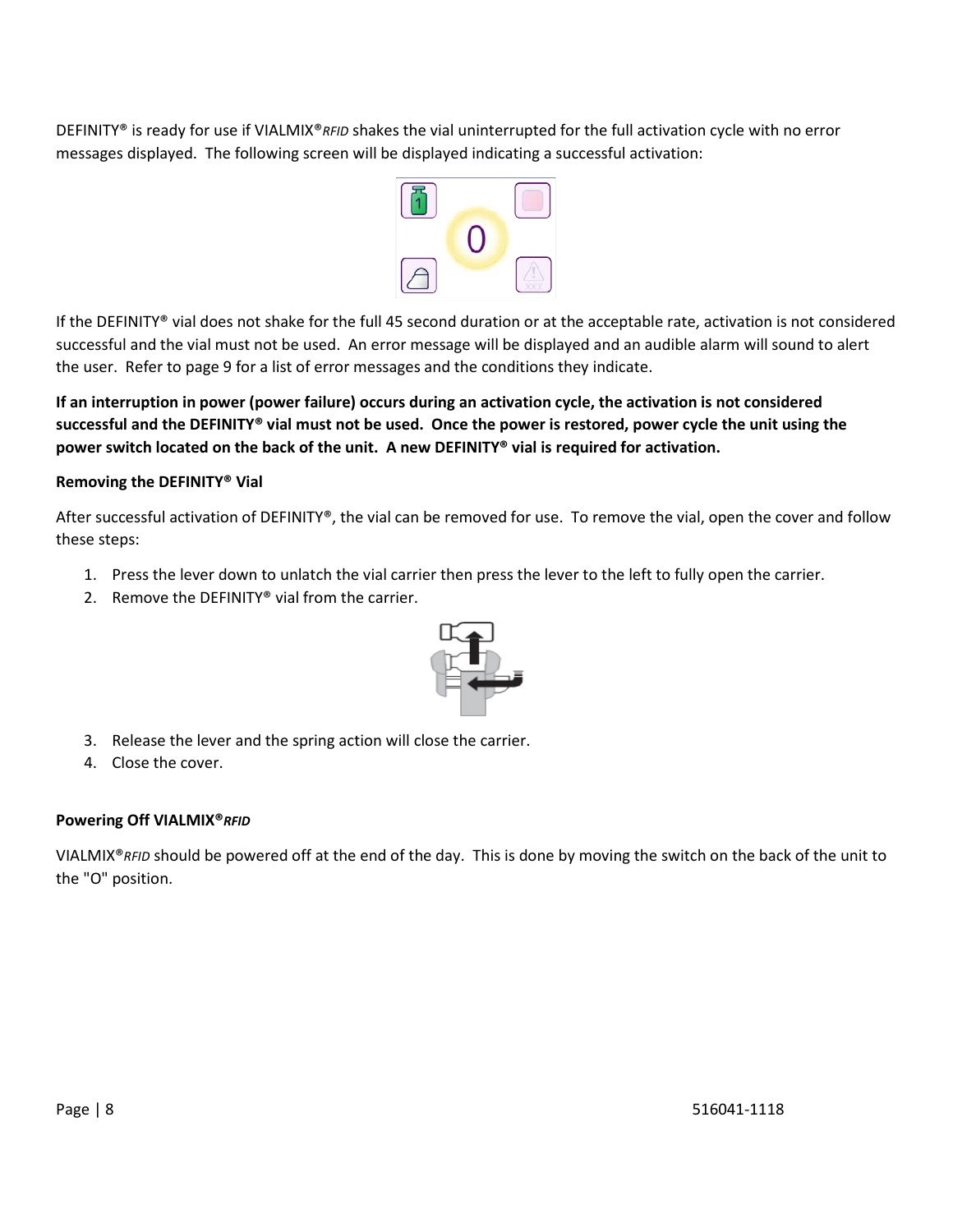#### **USAGE COUNTER**

VIALMIX®*RFID* is equipped with an internal usage counter which counts the total number of activation cycles performed. A Usage Count Alert will be displayed on the VIALMIX®*RFID* main display (see page 11) when > 95% of the programmed limit of activation cycles has been reached. **Please contact Lantheus Medical Imaging Customer Service IMMEDIATELY upon receiving this alert to request a new VIALMIX®***RFID***. Once the usage counter reaches 100% of the programmed limit of activation cycles, a Usage Count Error message will be displayed on the VIALMIX®***RFID* **main display (see page 11) and VIALMIX®***RFID* **will cease to operate.** 

#### **ERROR MESSAGES**

In order to ensure acceptable activation of DEFINITY®, VIALMIX®*RFID* is programmed to display error messages that alert the user in the event that the activation cycle is outside the required duration or rate. The table below shows a complete list of error messages, the associated VIALMIX®*RFID* response, the likely cause(s) of the error, and the action required of the user.

| Error                                 | Associated VIALMIX®RFID Response                                            | <b>Likely Cause of</b><br><b>Message</b>                                             | <b>Action Required by User</b>                                                                                                                                                                 |
|---------------------------------------|-----------------------------------------------------------------------------|--------------------------------------------------------------------------------------|------------------------------------------------------------------------------------------------------------------------------------------------------------------------------------------------|
| <b>High Oscillation</b><br>Rate Error | High Oscillation Rate error message on<br>main screen (HE)<br>Audible alert | DEFINITY <sup>®</sup> vial has<br>shaken at higher<br>than acceptable<br>shake rate. | Do not use the DEFINITY®<br>vial. Vial was not properly<br>activated. Retain the vial and<br>call Lantheus Medical Imaging<br>(see page 18).<br>Press the STOP ■ button to<br>clear the error. |
| Low Oscillation<br>Rate Error         | Low Oscillation Rate error message on main<br>screen (LE)<br>Audible alert  | DEFINITY <sup>®</sup> vial has<br>shaken at lower<br>than acceptable<br>shake rate.  | Do not use the DEFINITY®<br>vial. Vial was not properly<br>activated. Retain the vial and<br>call Lantheus Medical Imaging<br>(see page 18).<br>Press the STOP ■ button to<br>clear the error. |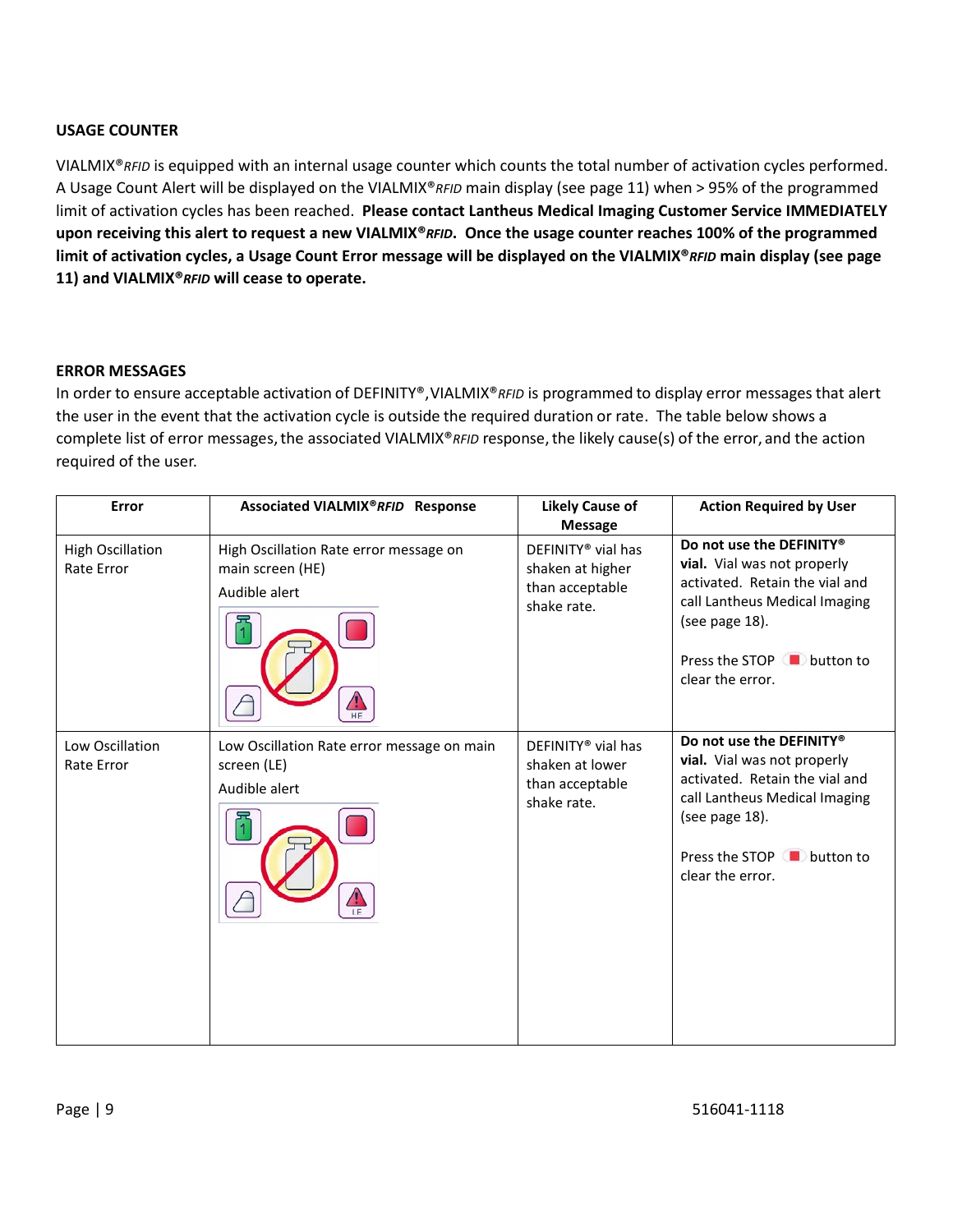| Error                    | Associated VIALMIX®RFID Response                                                                  | <b>Likely Cause of</b><br><b>Message</b>                                                                   | <b>Action Required by User</b>                                                                                                                                                                                                                                                |
|--------------------------|---------------------------------------------------------------------------------------------------|------------------------------------------------------------------------------------------------------------|-------------------------------------------------------------------------------------------------------------------------------------------------------------------------------------------------------------------------------------------------------------------------------|
| <b>Motor Overcurrent</b> | Motor Overcurrent error message on main<br>screen (MC)<br>Audible alert                           | Excess mechanical<br>loading or motor<br>failure.                                                          | Do not use the DEFINITY®<br>vial. Vial was not properly<br>activated. Retain the vial and<br>call Lantheus Medical Imaging<br>(see page 18).<br>Power cycle the unit using the<br>power switch on the back of<br>the unit to clear the error.                                 |
| <b>Thermal Fault</b>     | Unit is overheating.<br>Thermal Fault error message on main<br>screen (OH)<br>Audible alert<br>OH |                                                                                                            | Do not use the DEFINITY®<br>vial. Vial was not properly<br>activated. Retain the vial and<br>call Lantheus Medical Imaging<br>(see page 18).<br>Power the unit off and allow<br>to cool. Once cooled, power<br>the unit on using the power<br>switch on the back of the unit. |
| Motor Overvoltage        | Motor Overvoltage error message on main<br>screen (MO)<br>Audible alert<br><b>MO</b>              | Motor is operating<br>higher than standard<br>voltage condition<br>indicating potential<br>future failure. | Do not use the DEFINITY®<br>vial. Vial was not properly<br>activated. Retain the vial and<br>call Lantheus Medical Imaging<br>(see page 18).<br>Power cycle the unit using the<br>power switch on the back of<br>the unit to clear the error.                                 |
| Motor Under<br>voltage   | Motor Under voltage error message on main<br>screen (MU)<br>Audible alert<br>MU                   | Motor is operating<br>lower than standard<br>voltage condition<br>indicating potential<br>future failure.  | Do not use the DEFINITY®<br>vial. Vial was not properly<br>activated. Retain the vial and<br>call Lantheus Medical Imaging<br>(see page 18).<br>Power cycle the unit using the<br>power switch on the back of<br>the unit to clear the error.                                 |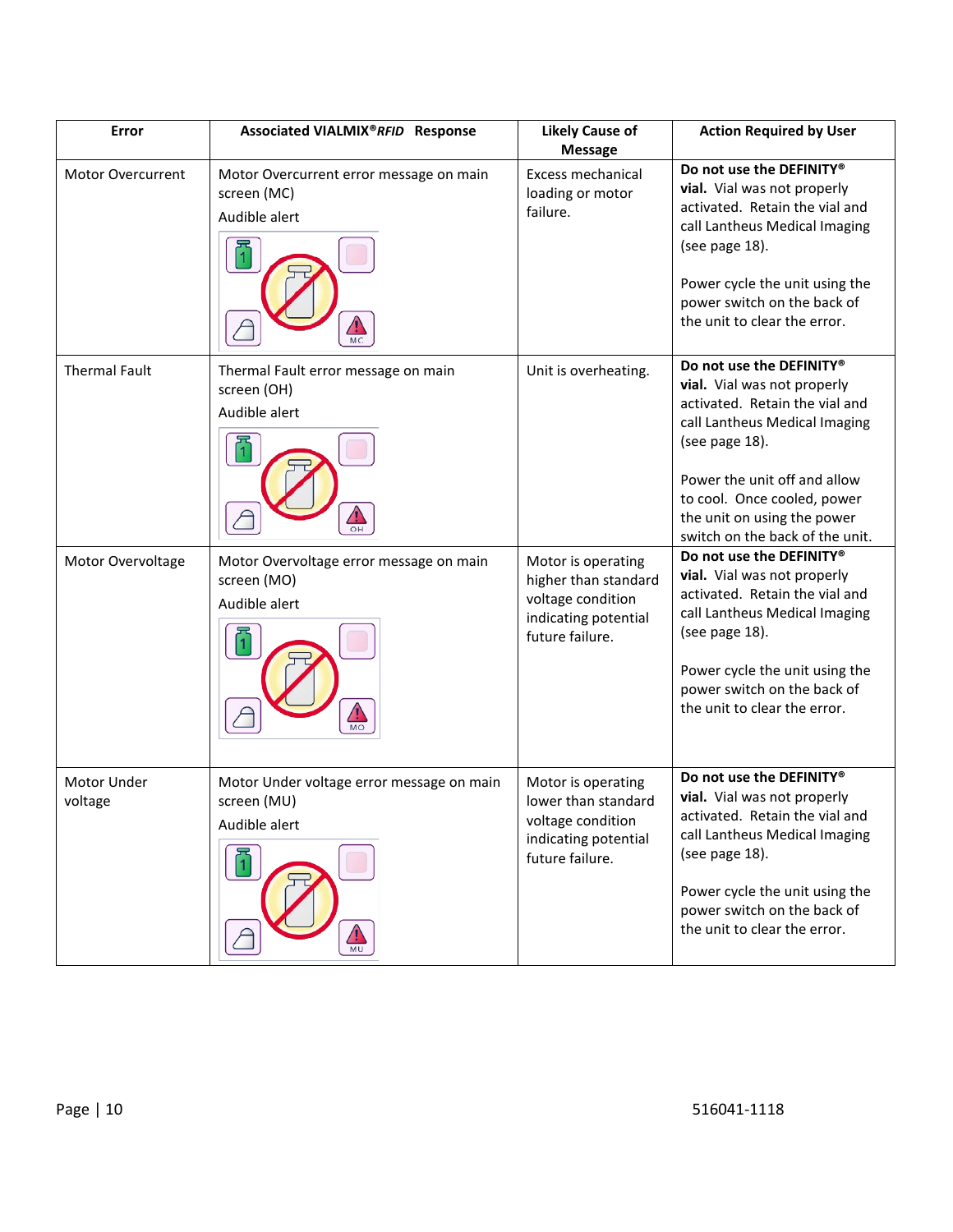| Error                                                                         | Associated VIALMIX®RFID Response                                                             | <b>Likely Cause of</b><br><b>Message</b>                                                                                                          | <b>Action Required by User</b>                                                                                                                                                                                                                                        |
|-------------------------------------------------------------------------------|----------------------------------------------------------------------------------------------|---------------------------------------------------------------------------------------------------------------------------------------------------|-----------------------------------------------------------------------------------------------------------------------------------------------------------------------------------------------------------------------------------------------------------------------|
| <b>RFID Read Error</b>                                                        | RFID Read error message on main screen<br>(RE)<br>Audible alert                              | RFID Tag does<br>1.<br>not have<br>correct string<br>of data.<br>RFID Tag is<br>2.<br>unreadable.<br>No DEFINITY®<br>3.<br>vial in the<br>cradle. | Re-position the DEFINITY® vial<br>in the carrier. If the error re-<br>occurs, remove the vial and<br>place a new DEFINITY® vial in<br>the carrier.<br>Do not use the DEFINITY®<br><b>vial.</b> Retain the vial and call<br>Lantheus Medical Imaging<br>(see page 18). |
| Cover Open (before<br>start button<br>pressed or pressed<br>and doesn't work) | Cover open icon displayed<br>45                                                              | Cover not closed<br>prior to start of<br>activation cycle.                                                                                        | Close the cover and press the<br>START ▶ button                                                                                                                                                                                                                       |
| Interrupted Cycle -<br>STOP button<br>pushed                                  | Interrupted Cycle error message on main<br>screen (IC) Audible alert                         | User pushed STOP<br>button mid-<br>cycle, creates<br>partially activated<br>vial.                                                                 | Do not use the DEFINITY®<br>vial. Vial was not properly<br>activated.<br>The error will clear once the<br>cover is opened, a new<br>DEFINITY <sup>®</sup> vial is placed in the<br>carrier, and the cover is<br>closed.                                               |
| Interrupted Cycle -<br>Cover opened                                           | Interrupted Cycle error message on main<br>screen (IC) with cover open icon<br>Audible alert | User lifted cover<br>mid-cycle, creates<br>partially activated<br>vial.                                                                           | Do not use the DEFINITY®<br>vial. Vial was not properly<br>activated.<br>Press the STOP ◯ button to<br>clear the error<br>Place a new DEFINITY® vial in<br>the carrier and initiate<br>activation cycle by pressing<br>the START button.                              |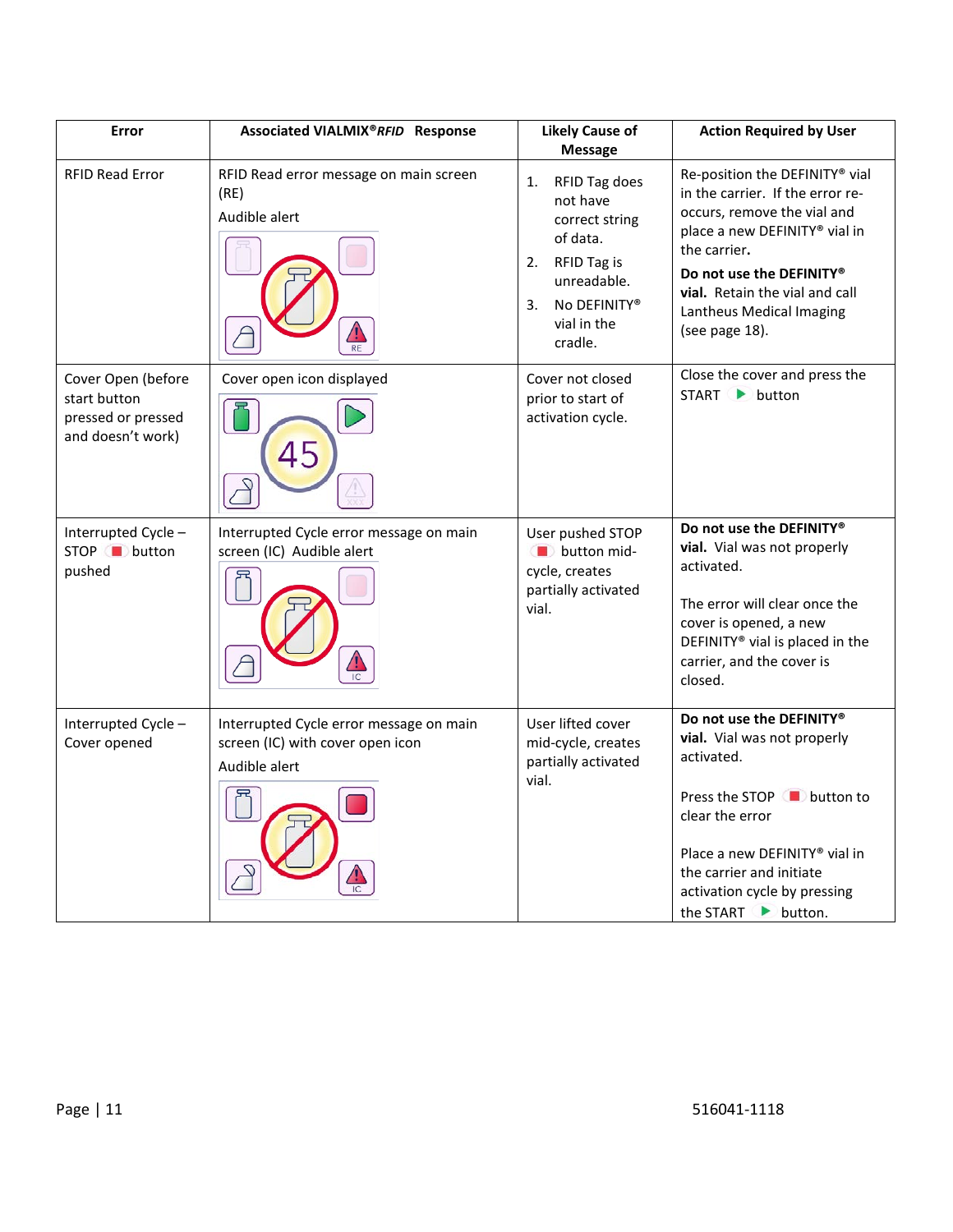| Error                    | Associated VIALMIX®RFID Response                           | <b>Likely Cause of</b><br><b>Message</b>                                                                                     | <b>Action Required by User</b>                                                                                                                                                                                                                                                                                       |
|--------------------------|------------------------------------------------------------|------------------------------------------------------------------------------------------------------------------------------|----------------------------------------------------------------------------------------------------------------------------------------------------------------------------------------------------------------------------------------------------------------------------------------------------------------------|
| <b>Usage Count Alert</b> | Usage Count Alert message on main screen<br>(>95%)<br>>95% | VIALMIX <sup>®</sup> RFID has<br>exceeded 95% but<br>less than 100% of<br>the programmed<br>limit of activation<br>cycles.   | <b>Contact Customer Service</b><br>immediately for a<br>replacement VIALMIX®RFID<br>(see page 18).<br>VIALMIX <sup>®</sup> RFID will cease to<br>operate once 100% of<br>programmed limit of<br>activation cycles has been<br>reached.                                                                               |
| <b>Usage Count Error</b> | Usage Count error message on main screen<br>(100%)         | VIALMIX <sup>®</sup> RFID has<br>reached the<br>programmed limit<br>of activation cycles<br>and is no longer<br>operational. | VIALMIX <sup>®</sup> RFID is no longer<br>operational. Call Customer<br>Service for a replacement<br>VIALMIX <sup>®</sup> RFID (see page<br>18). VIALMIX®RFID must be<br>properly disposed of at the<br>end of its service life.<br><b>Please contact Lantheus</b><br><b>Medical Imaging for proper</b><br>disposal. |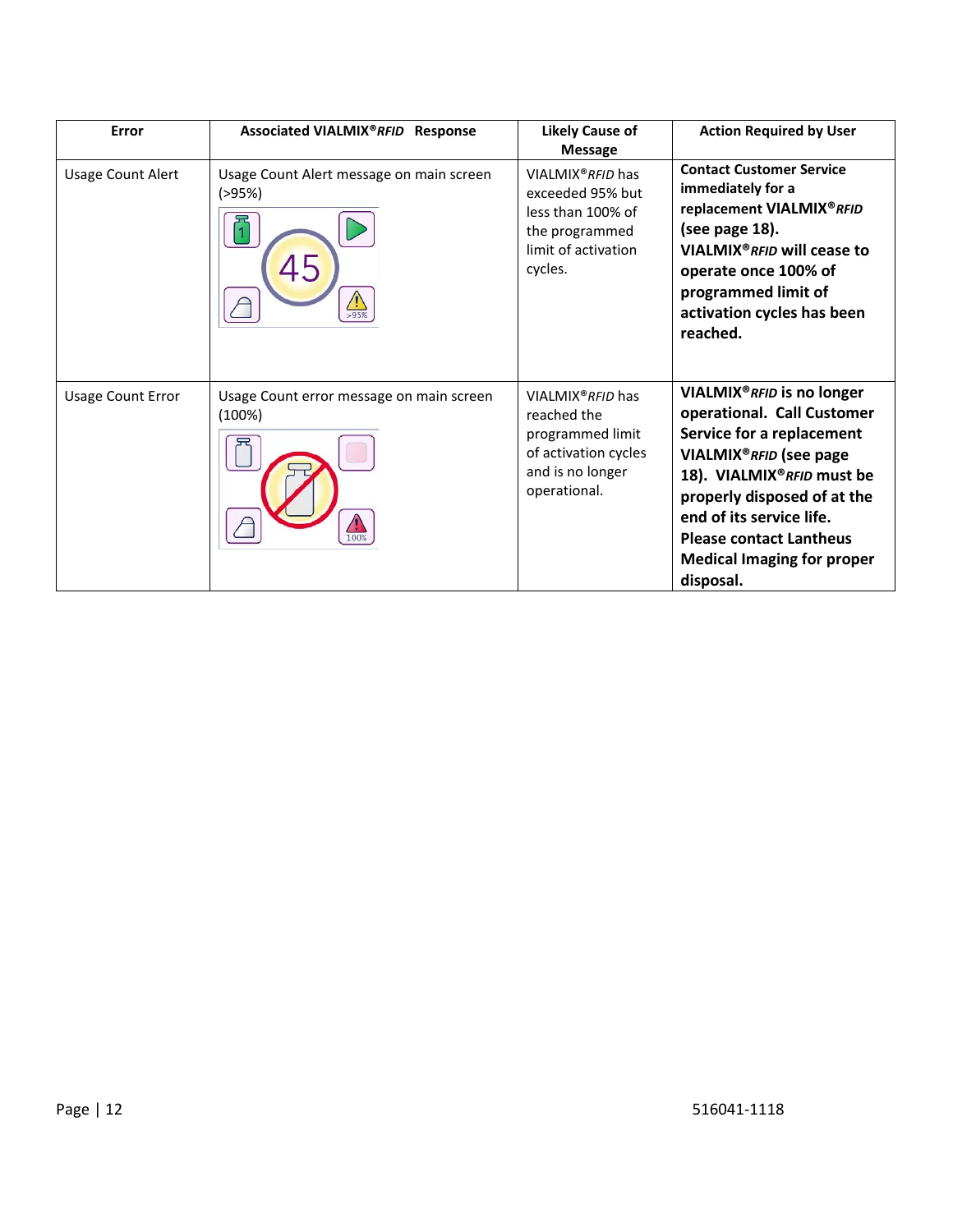#### **TROUBLESHOOTING**

| <b>Observed Issue</b>                                    | <b>Likely Cause</b>                                                                  | <b>Corrective Action Required</b>                                                                                                                                                         |
|----------------------------------------------------------|--------------------------------------------------------------------------------------|-------------------------------------------------------------------------------------------------------------------------------------------------------------------------------------------|
| Display does not operate when<br>power switch is on.     | No main power                                                                        | Check power supply and power cord connection                                                                                                                                              |
|                                                          | Fuse is blown                                                                        | Contact Lantheus Medical Imaging for assistance<br>(see page 18).                                                                                                                         |
| Motor does not operate after<br>START button is pressed. | Cover is open                                                                        | Close the cover                                                                                                                                                                           |
| VIALMIX®RFID stops during<br>activation cycle.           | Cover has been opened or STOP<br>button has been pressed<br>during activation cycle. | Do not attempt to use the DEFINITY® vial since it<br>was not properly activated. Do not open the cover<br>during activation. Only press the STOP D button<br>if needed.                   |
|                                                          | An error occurred during the<br>activation cycle.                                    | Do not use the DEFINITY® vial since it was not<br>properly activated. Please refer to page 9 for a list<br>of errors. Retain the vial and call Lantheus Medical<br>Imaging (see page 18). |
|                                                          | Fuse is blown                                                                        | Do not use the DEFINITY® vial since it was not<br>properly activated. Retain the vial and call<br>Lantheus Medical Imaging (see page 18).                                                 |

#### **MAINTENANCE**

All internal components in VIALMIX®*RFID* are maintenance-free. Therefore, maintenance of any internal components of the unit is not required. If the unit is not operating as expected, please contact Lantheus Medical Imaging (See page 18). **Do not open unit housing or attempt to perform any maintenance or repair.**

#### **CLEANING**

All external surfaces ofVIALMIX®*RFID* should be cleaned with a soft cloth and, if necessary, with 70% Isopropyl Alcohol, 3% Ammonia, or 1:500 dilution Sodium Hypochlorite. Do not allow cleansers to get into unit during cleaning; an electrical short or a dangerous malfunction may occur. Do not immerse unit in any liquid. Under no circumstances should any solvents or abrasive detergents be used since these can damage the plastic.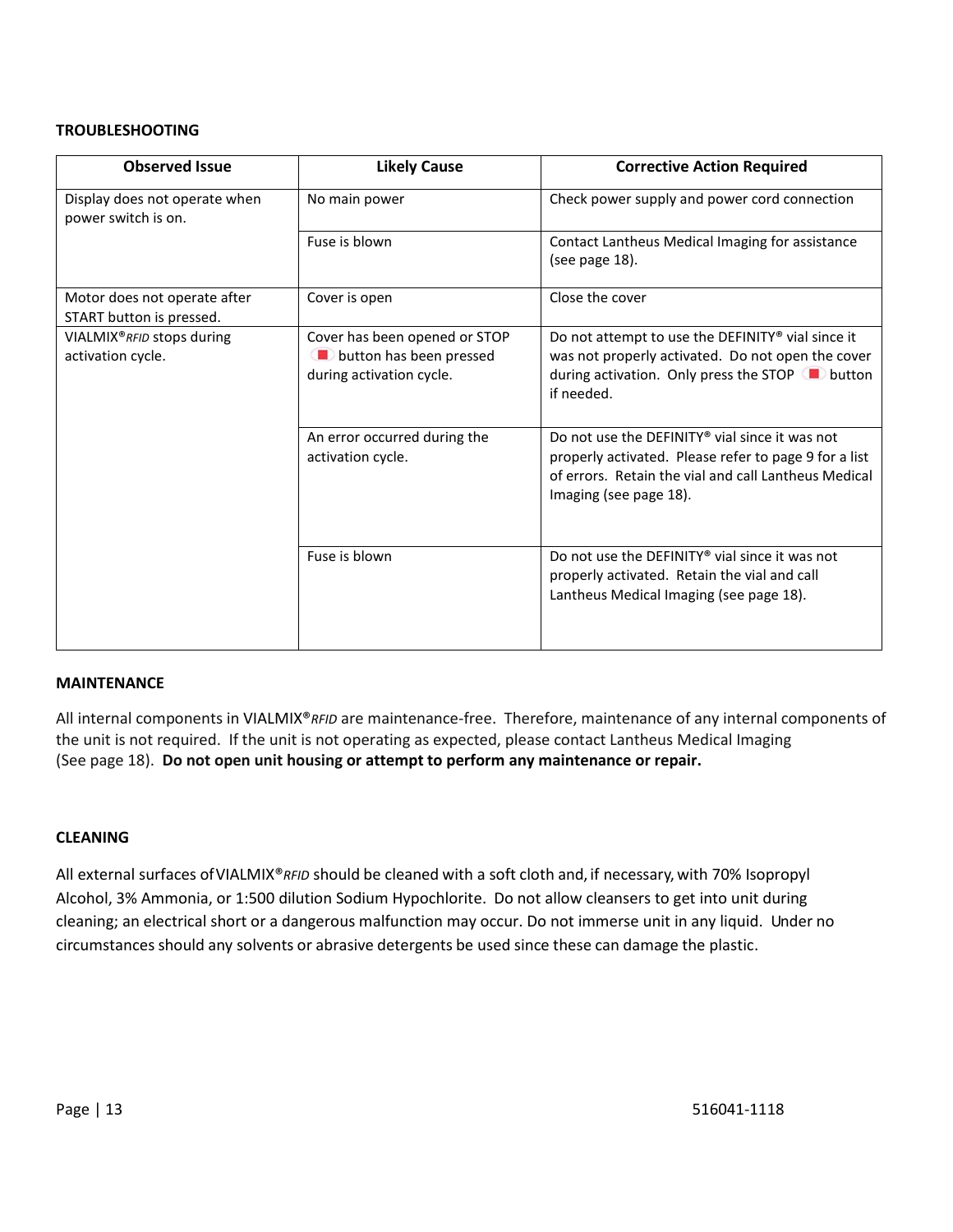#### **VIALMIX®***RFID* **CALIBRATION AND REPLACEMENT PROCEDURES**

No calibration is required for VIALMIX®*RFID*. Once powered on, VIALMIX®*RFID* will display the following when ready for use:



If VIALMIX®*RFID* is not functioning properly, contact Lantheus Medical Imaging (see page 18) to determine if a replacement unit is required.

#### **ELECTRICAL SAFETY AND ELECTROMAGNETIC COMPATIBILITY (EMC)**

VIALMIX®*RFID* has been tested for electrical safety and Electromagnetic Compatibility and found to be in compliance with the following standards:

IEC 60601-1 – General Safety

IEC 60601-1-2 – Electromagnetic Compatibility

- FCC Part 15B Unintentional Radiator
- FCC Part 15C Intentional Radiator

The following is a summary of EMC testing:

| <b>Emissions Executive Test Summary</b>                                                               |                                       |                                       |
|-------------------------------------------------------------------------------------------------------|---------------------------------------|---------------------------------------|
| <b>Test Type</b>                                                                                      | <b>Test Level</b>                     | <b>Compliance Level</b>               |
| <b>Conducted Emissions</b><br>EN55011:2009 + A1:2010, IEC/CISPR 11:2009<br>+A1:2010, and EN55032:2012 | Group 1, Class A<br>150 kHz to 30 MHz | Group 1, Class A<br>150 kHz to 30 MHz |
| <b>Radiated Emissions</b><br>EN55011:2009 + A1:2010, IEC/CISPR 11:2009<br>+A1:2010,and EN55032:2012   | Group 1, Class A<br>30 MHz to 1 GHz   | Group 1, Class A<br>30 MHz to 1 GHz   |
| <b>Harmonics</b><br>IEC/EN 61000-3-2:2006/A2:2014                                                     | Class A Device                        | Per Clause 5 of the Standard          |
| Flicker<br>IEC/EN 61000-3-3:2013                                                                      | Per Clause 5 of the Standard          | Per Clause 5 of the Standard          |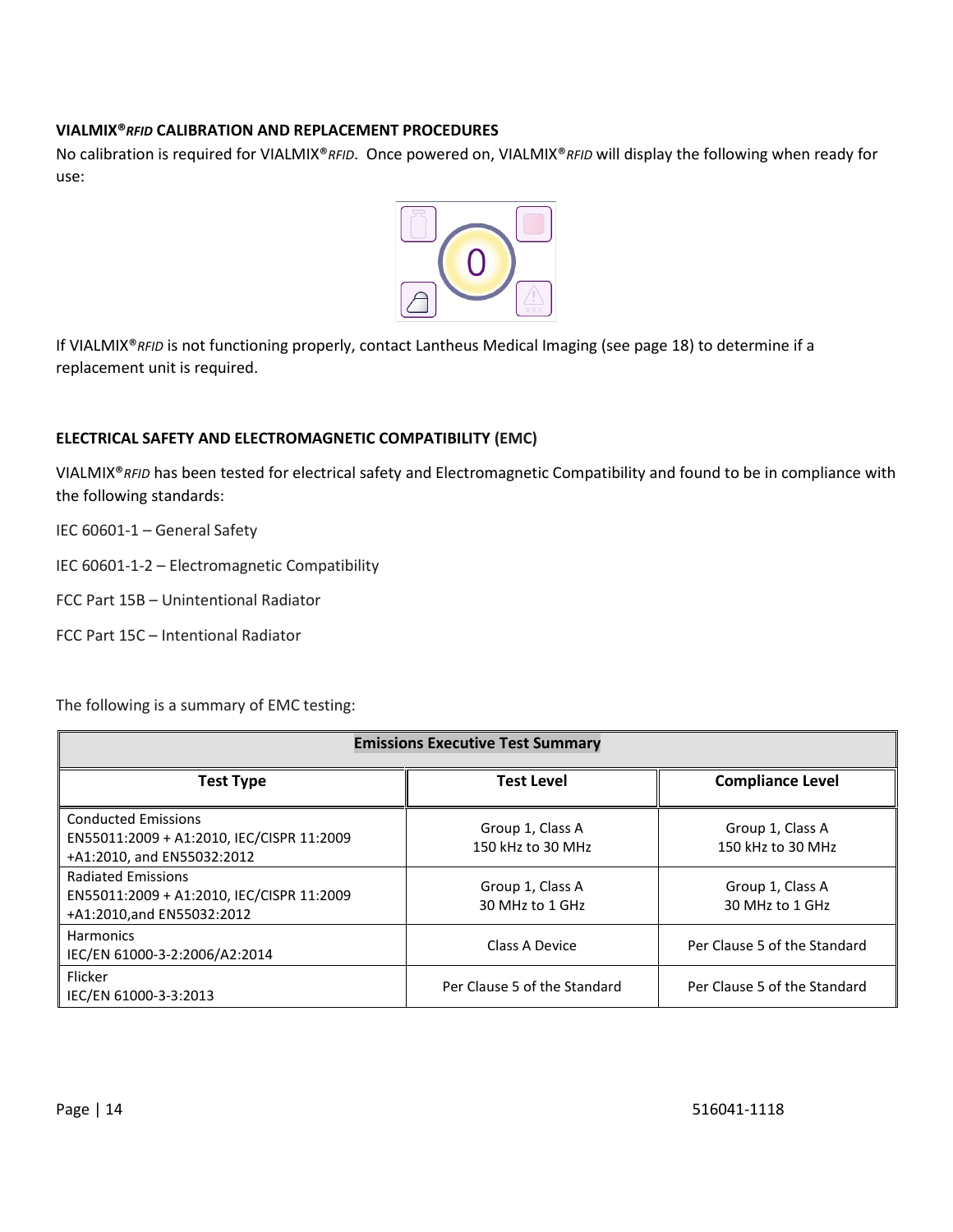| <b>Immunity Executive Test Summary</b>                                        |                                                                              |                                                                                |  |
|-------------------------------------------------------------------------------|------------------------------------------------------------------------------|--------------------------------------------------------------------------------|--|
| <b>Test Type</b>                                                              | <b>Test Level</b><br><b>Compliance Level</b>                                 |                                                                                |  |
| Electrostatic Discharge<br>IEC/EN 61000-4-2                                   | $\pm$ 2, 4, 6 & 8kV contact discharge<br>$±$ 2, 4, 8 & 15kV<br>air discharge | $\pm$ 2, 4, 6 & 8kV contact discharge<br>$±$ 2, 4, 8 & 15kV<br>air discharge   |  |
| Radiated Immunity<br>IEC/EN 61000-4-3                                         | 80 MHz - 6 GHz<br>3 V/m<br>80% @ 1 kHz                                       | 80 MHz - 6 GHz<br>3 V/m<br>80% @ 1 kHz                                         |  |
|                                                                               | Spot frequencies 385MHz - 5.750 GHz Pulse<br>Modulation                      | Spot frequencies 385MHz - 5.750 GHz<br><b>Pulse Modulation</b>                 |  |
| Proximity field from RF wireless<br>communications equipment<br>IEC 61000-4-3 | See Section 6.17.3.1<br>Or Table 9 of standard                               | See Section 6.17.3.1<br>Or Table 9 of standard                                 |  |
| Conducted Immunity<br>(AC Power)<br>(I/O Lines)<br>IEC/EN 61000-4-6           | $0.15 - 80$ MHz<br>3 Vrms & 6Vrms in ISM Band 1 kHz<br><b>AC Mains</b>       | $0.15 - 80$ MHz<br>3 Vrms & 6Vrms in ISM Band 1 kHz<br><b>AC Mains</b>         |  |
| <b>Electrical Fast Transients</b><br>(AC Power)<br>IEC/EN 61000-4-4           | ±2 kV AC Mains<br>±1 kV I/O Lines<br>5/50<br>5kHz & 100 kHz                  | ±2 kV AC Mains<br>±1 kV I/O Lines<br>5/50<br>5kHz & 100 kHz                    |  |
| Surge Line to Line<br>(AC Power)<br>IEC/EN 61000-4-5                          | $±1$ kV<br>Line to Line<br>$±2$ kV<br>Line to Ground                         | $±1$ kV<br>Line to Line<br>$±2$ kV<br>Line to Ground                           |  |
| Magnetic Immunity<br>IEC/EN-61000-4-8                                         | 30 A/m                                                                       | 30 A/m                                                                         |  |
| Voltage Dips & Interruptions<br>IEC/EN 61000-4-11                             | 0% $U_T$ .5 cycle<br>0% $U_T$ 1 cycle<br>70% UT 25 cycles<br>0% $U_T$ 5 Sec  | 0% $U_T$ .5 cycle<br>0% $U_T$ 1 cycle<br>70% $U_T$ 25 cycles<br>0% $U_T$ 5 Sec |  |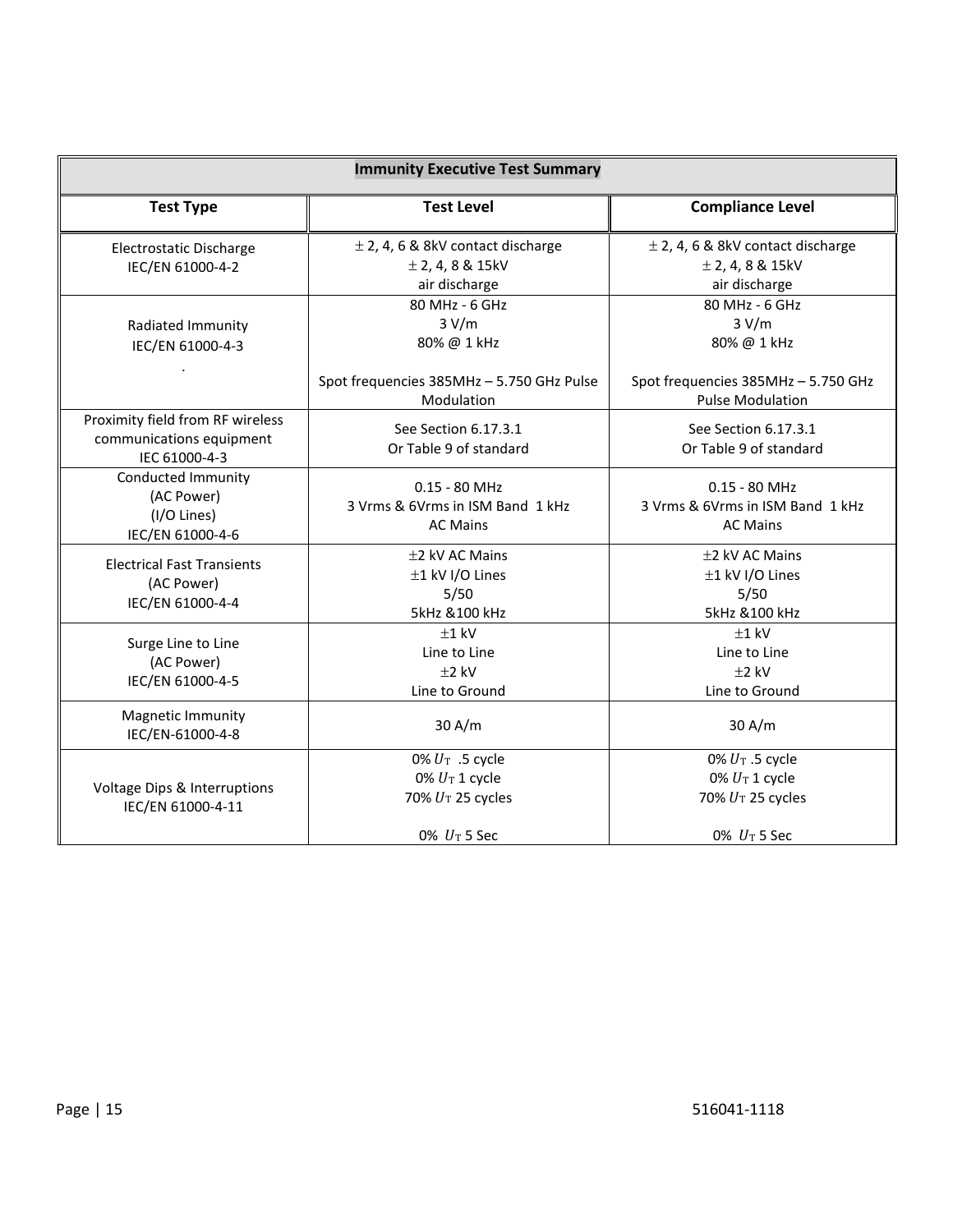| <b>General Requirements Summary</b> |                                                                        |                                             |                                                                      |                |
|-------------------------------------|------------------------------------------------------------------------|---------------------------------------------|----------------------------------------------------------------------|----------------|
| <b>Standards</b>                    | <b>Description</b>                                                     | <b>Severity Level or Limit</b>              | Criteria                                                             | <b>Results</b> |
| IEC 60601-1-2:2014<br>Clause 4.1    | Risk Management Process for ME<br>equipment and ME System              | Per Section One,<br>Clause 4                | Verification of<br>Electromagnetic<br>Disturbance Risk<br>Management | Complies       |
| IEC 60601-1-2:2014<br>Clause 5      | ME Equipment and ME System<br>Identification, marking and<br>documents | See requirements<br>called out in standard. | Review                                                               | Complies       |

This device complies with part 15 of the FCC Rules. Operation is subject to the following two conditions: (1) This device may not cause harmful interference, and (2) this device must accept any interference received, including interference that may cause undesired operation.

#### **EMC CLASSIFICATION**

VIALMIX®*RFID* is classified as Class A equipment as defined by FCC, CISPR-11, and 60601-1-2. VIALMIX®*RFID* is intended for professional use only in a hospital or clinical setting.

Note: This equipment has been tested and found to comply with the limits for a Class A digital device, pursuant to part 15 of the FCC Rules. These limits are designed to provide reasonable protection against harmful interference when the equipment is operated in a commercial environment. This equipment generates, uses, and can radiate radio frequency energy and, if not installed and used in accordance with the instruction manual, may cause harmful interference to radio communications. Operation of this equipment in a residential area is likely to cause harmful interference in which case the user will be required to correct the interference at his own expense.

Changes or modifications not expressly approved by Lantheus Medical Imaging could void the user's authority to operate the equipment.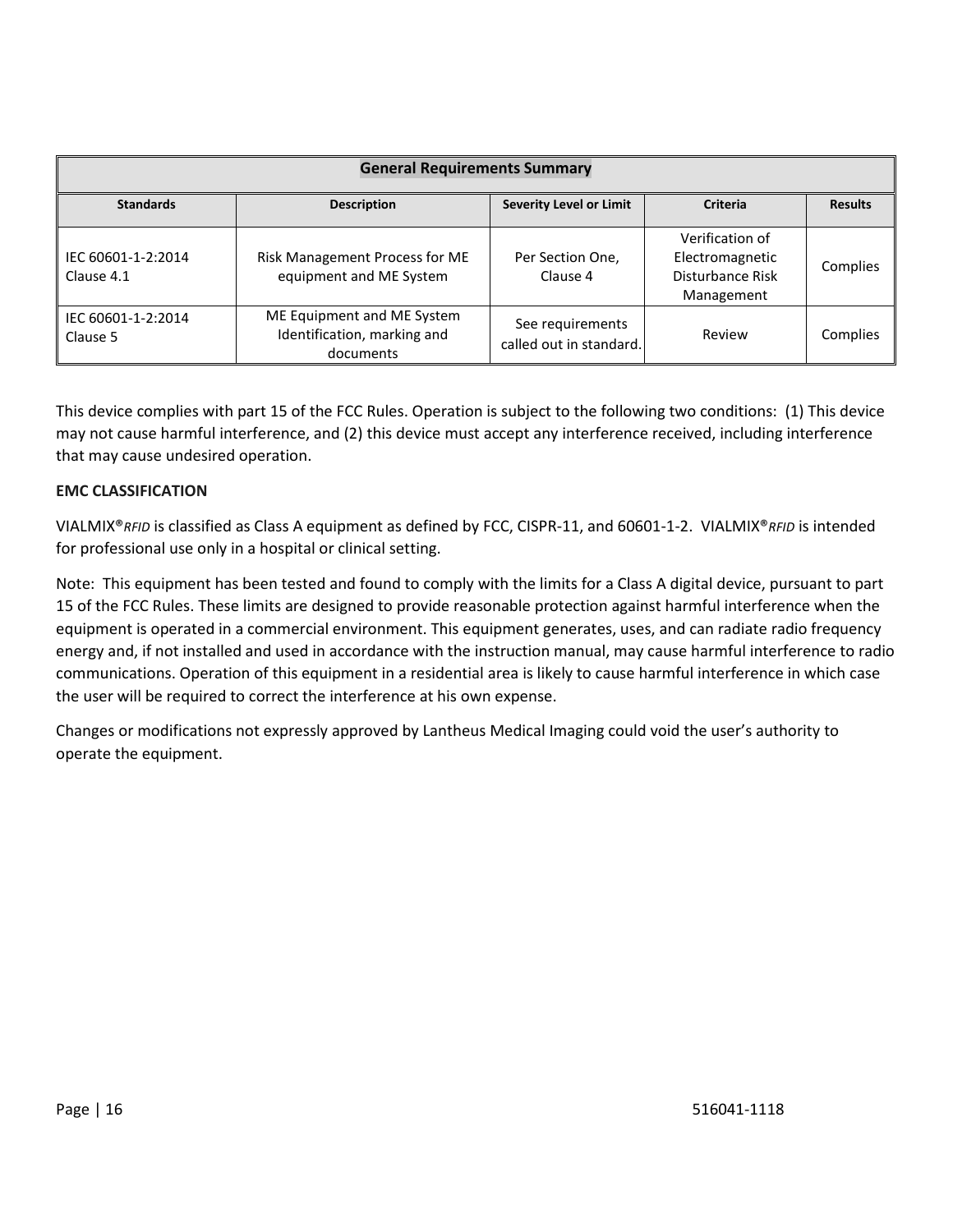### **Specifications**

|             | Drive:                                         | Ball-bearing brushless DC motor                                                                                                    |
|-------------|------------------------------------------------|------------------------------------------------------------------------------------------------------------------------------------|
|             | Control System:                                | Microprocessor-controlled, high-precision shaking time<br>and frequency                                                            |
|             | Vial Carrier:                                  | Self-retaining                                                                                                                     |
|             | Construction:                                  | Aluminum base and die cast zinc shaker frame; casing<br>and cover made of high impact-resistant plastic                            |
|             | <b>Shaking Frequency:</b>                      | 4530 oscillations per minute                                                                                                       |
|             | <b>Shaking Duration:</b>                       | 45-seconds                                                                                                                         |
|             | Recommended Operating<br>Temperature/Humidity: | 15 to 30° C / 20 to 95% Non-Condensing Relative Humidity                                                                           |
|             | Storage<br>Temperature/Humidity:               | -20 to 55° C / 10 to 95% Non-Condensing Relative Humidity                                                                          |
|             | Line Voltage:                                  | 100-240 V, 2 A, 50-60 Hz<br>Voltage (V)/Amp (A)/Hertz (Hz) ratings are listed<br>on the type plate on the back of the VIALMIX®RFID |
|             | Power Input:                                   | 330VA                                                                                                                              |
|             | Dimensions:                                    | Height:<br>165 mm<br>Depth:<br>195 mm<br>Width:<br>195 mm                                                                          |
|             | Weight:                                        | 3759 g                                                                                                                             |
|             | Fuses:                                         | Time-lag fuses with amperage rating as listed on<br>the type plate on the back of the VIALMIX® RFID                                |
|             | <b>RFID Transceiver</b><br>Frequency:          | 13.56 MHz per ISO 15693                                                                                                            |
|             | <b>Effective Radiated Power:</b>               | $1.1m$ W                                                                                                                           |
|             | Modulation:                                    | Amplitude Shift Keying (ASK/OOK),<br>100% Modulation Depth                                                                         |
| Page   $17$ | FCC ID:                                        | 2ASDC-VMIX2<br>516041-1118                                                                                                         |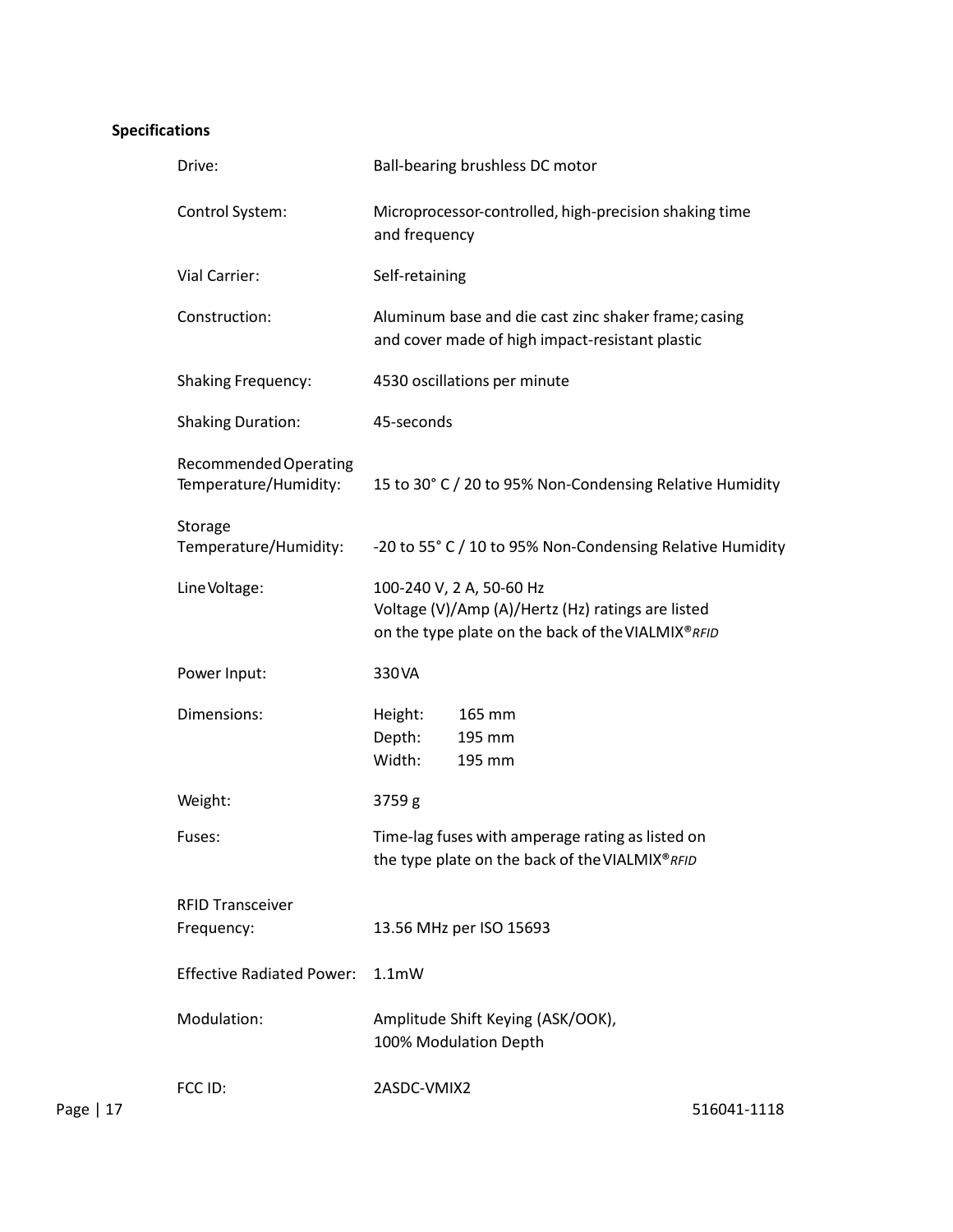#### **CONTACT LANTHEUS MEDICAL IMAGING**

If you are experiencing issues with VIALMIX®*RFID*, please call Lantheus Medical Imaging at:

(U.S.) 1-800-362-2668

For customer orders or for requesting a printed copy of the Instructions for Use, please call Lantheus Medical Imaging Customer Services at:

(U.S.) 1-800-299-3431

Distributed in USA by:

Lantheus Medical Imaging, Inc. 331 Treble Cove Rd. North Billerica, Massachusetts 01862 USA